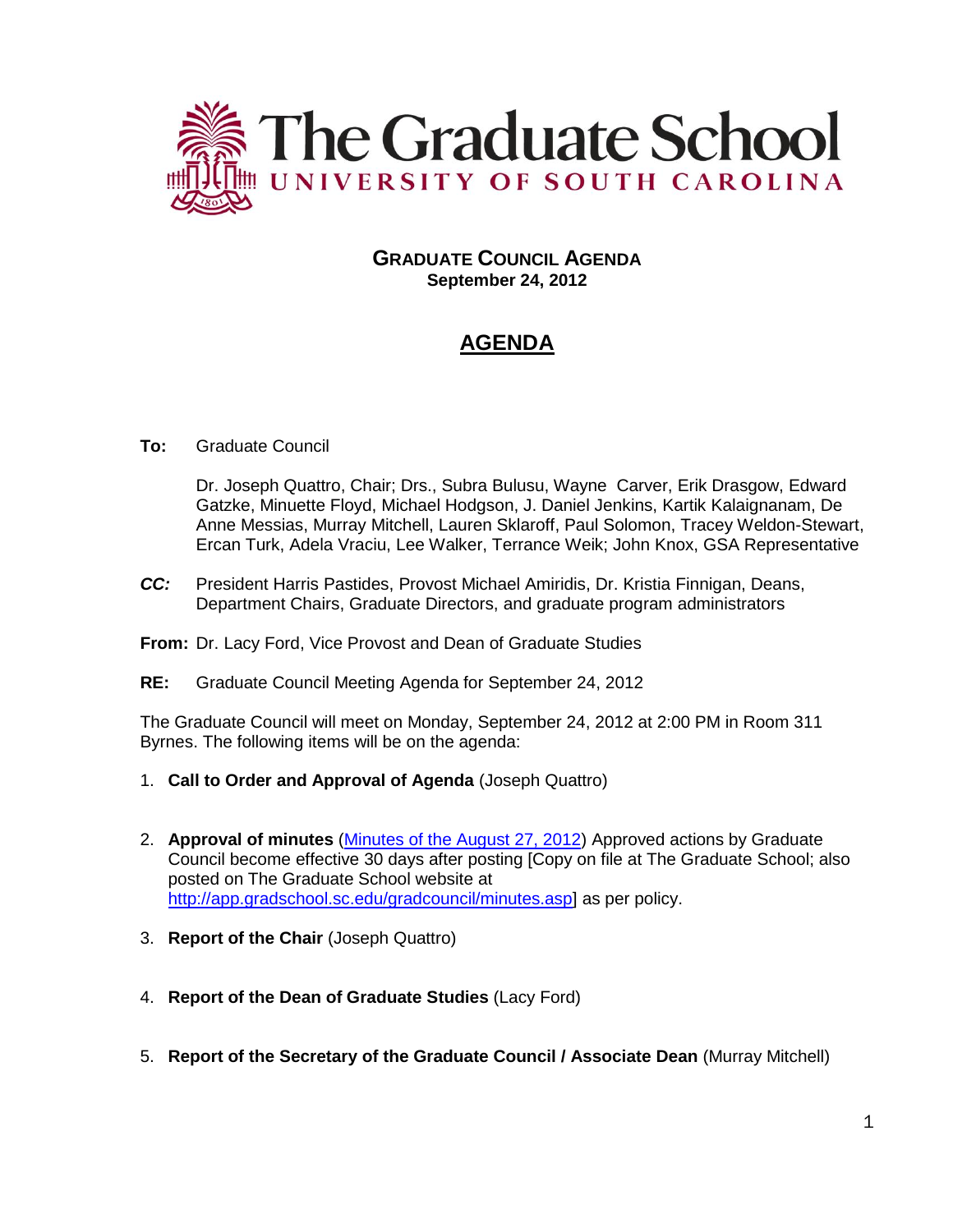- 6. **Report of the Graduate Student Association Representative** (John Knox)
- 7. **Report of the Academic Policy and Practices Committee** (Paul Solomon)
- 8. **Report of the 500/600 Level Courses Committee** (Murray Mitchell)

**500-600 Level course approvals:**

[EMCH 556 Introduction to Risk](http://app.gradschool.sc.edu/includes/filedownload-public.asp?location=E:/GMS/GRADCOUNCIL/2012/NCPEMCH556_201241_Redacted.pdf&file_name=NCPEMCH556_201241_Redacted.pdf) Analysis and Reactor Safety

[EMCH 578 Introduction to Aerodynamics Pending](http://app.gradschool.sc.edu/includes/filedownload-public.asp?location=E:/GMS/GRADCOUNCIL/2012/NCPEMCH578_201241_Redacted.pdf&file_name=NCPEMCH578_201241_Redacted.pdf)

[JOUR 555 Publication Design](http://app.gradschool.sc.edu/includes/filedownload-public.asp?location=E:/GMS/GRADCOUNCIL/2012/CCPJOUR555_201241_Redacted.pdf&file_name=CCPJOUR555_201241_Redacted.pdf)

- 9. **Fellowships and Scholarships Committee** (Wayne Carver)
- 10. **Report of Science, Math, and Related Professional Programs Committee** (Ed Gatzke)

#### **COLLEGE OF ARTS AND SCIENCES** *Chemistry*

Course Change Proposal/Bulletin Change: [CHEM 719 Special Topics in Inorganic Chemistry](http://app.gradschool.sc.edu/includes/filedownload-public.asp?location=E:/GMS/GRADCOUNCIL/2012/CCPCHEM719_201241.pdf&file_name=CCPCHEM719_201241.pdf) The pre-requisite "consent of Instructor" makes registration for the course difficult and time consuming.

Change in description for CHEM 719 is requested to conform to accepted format for special topics courses.

[Effective Term: Spring 2013]

Course Change Proposal/Bulletin Change: [CHEM 721 Electroanalytical Chemistry](http://app.gradschool.sc.edu/includes/filedownload-public.asp?location=E:/GMS/GRADCOUNCIL/2012/CCPCHEM721_201241.pdf&file_name=CCPCHEM721_201241.pdf) The pre-requisite "consent of instructor" makes registration for the course difficult and time consuming.

[Effective Term: Spring 2013]

Course Change Proposal/Bulletin Change: [CHEM 722 Spectrochemical Methods of Analysis](http://app.gradschool.sc.edu/includes/filedownload-public.asp?location=E:/GMS/GRADCOUNCIL/2012/CCPCHEM722_201241.pdf&file_name=CCPCHEM722_201241.pdf) The pre-requisite "consent of instructor" makes registration for the course difficult and time consuming.

[Effective Term: Spring 2013]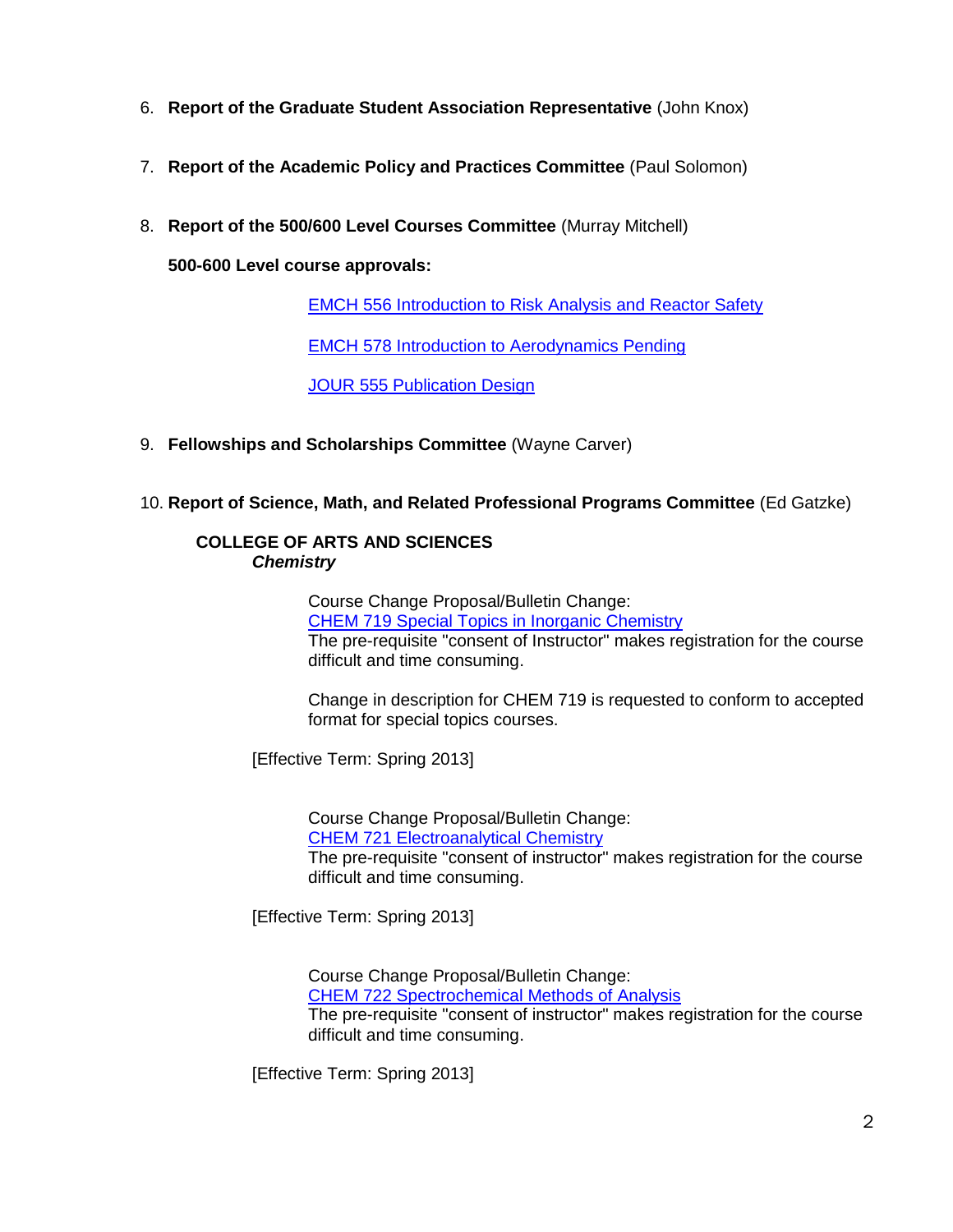Course Change Proposal/Bulletin Change: [CHEM 723 Separation Methods in Analytical Chemistry](http://app.gradschool.sc.edu/includes/filedownload-public.asp?location=E:/GMS/GRADCOUNCIL/2012/CCPCHEM723_201241.pdf&file_name=CCPCHEM723_201241.pdf) The pre-requisite "consent of instructor" makes registration for the course difficult and time consuming.

[Effective Term: Spring 2013]

Course Change Proposal/Bulletin Change: [CHEM 729 Special Topics in Analytical Chemistry](http://app.gradschool.sc.edu/includes/filedownload-public.asp?location=E:/GMS/GRADCOUNCIL/2012/CCPCHEM729_201241_Redacted.pdf&file_name=CCPCHEM729_201241_Redacted.pdf) The pre-requisite "consent of Instructor" makes registration for the course difficult and time consuming.

Change in description for CHEM 729 is requested to conform to accepted format for special topics courses.

[Effective Term: Spring 2013]

Course Change Proposal/Bulletin Change: [CHEM 735 Structural and Mechanistic Organic Chemistry](http://app.gradschool.sc.edu/includes/filedownload-public.asp?location=E:/GMS/GRADCOUNCIL/2012/CCPCHEM735_201241.pdf&file_name=CCPCHEM735_201241.pdf) The pre-requisite "consent of instructor" makes registration for the course difficult and time consuming.

[Effective Term: Spring 2013]

Course Change Proposal/Bulletin Change: [CHEM 736 Mechanistic and Synthetic Organic Chemistry](http://app.gradschool.sc.edu/includes/filedownload-public.asp?location=E:/GMS/GRADCOUNCIL/2012/CCPCHEM736_201241.pdf&file_name=CCPCHEM736_201241.pdf) The pre-requisite "consent of instructor" makes registration for the course difficult and time consuming.

[Effective Term: Spring 2013]

Course Change Proposal/Bulletin Change: [CHEM 739 Special Topics in Organic Chemistry](http://app.gradschool.sc.edu/includes/filedownload-public.asp?location=E:/GMS/GRADCOUNCIL/2012/CCPCHEM739_201241.pdf&file_name=CCPCHEM739_201241.pdf) Change in description for CHEM 739 is requested to conform to accepted format for special topics courses.

[Effective Term: Spring 2013]

Course Change Proposal/Bulletin Change: [CHEM 742 Surface Science](http://app.gradschool.sc.edu/includes/filedownload-public.asp?location=E:/GMS/GRADCOUNCIL/2012/CCPCHEM742_201241.pdf&file_name=CCPCHEM742_201241.pdf)

The pre-requisite for this course should read "graduate standing OR consent of instructor" (in special situations where graduate standing is not required).

[Effective Term: Spring 2013]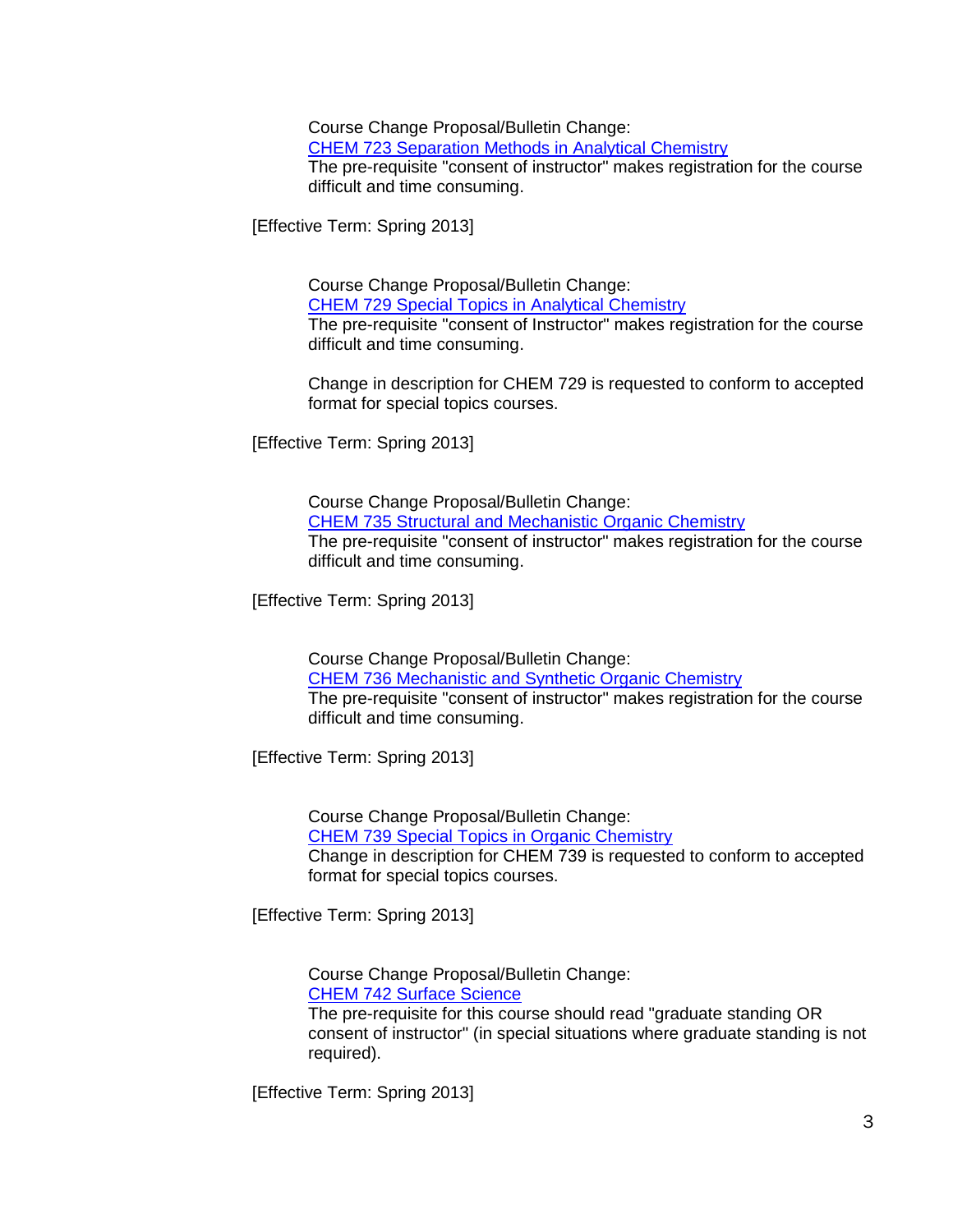Course Change Proposal/Bulletin Change: [CHEM 747 Spectroscopy and Molecular Structure](http://app.gradschool.sc.edu/includes/filedownload-public.asp?location=E:/GMS/GRADCOUNCIL/2012/CCPCHEM747_201241.pdf&file_name=CCPCHEM747_201241.pdf) The pre-requisite "consent of instructor" makes registration for the course difficult and time consuming.

[Effective Term: Spring 2013]

Course Change Proposal/Bulletin Change:

[CHEM 749 Special Topics in Physical Chemistry](http://app.gradschool.sc.edu/includes/filedownload-public.asp?location=E:/GMS/GRADCOUNCIL/2012/CCPCHEM749_201241_Redacted.pdf&file_name=CCPCHEM749_201241_Redacted.pdf)

The pre-requisite "consent of Instructor" makes registration for the course difficult and time consuming. Change in description for CHEM 749 is requested to conform to accepted format for special topics courses.

[Effective Term: Spring 2013]

Course Change Proposal/Bulletin Change:

[CHEM 751 Biosynthesis of Macromolecules](http://app.gradschool.sc.edu/includes/filedownload-public.asp?location=E:/GMS/GRADCOUNCIL/2012/CCPCHEM751_201241.pdf&file_name=CCPCHEM751_201241.pdf)

The pre-requisite "consent of instructor" makes registration for the course difficult and time consuming.

[Effective Term: Spring 2013]

Course Change Proposal/Bulletin Change: [CHEM 752 Regulation and Integration of Metabolism](http://app.gradschool.sc.edu/includes/filedownload-public.asp?location=E:/GMS/GRADCOUNCIL/2012/CCPCHEM752_201241.pdf&file_name=CCPCHEM752_201241.pdf) The pre-requisite "consent of instructor" makes registration for the course difficult and time consuming.

[Effective Term: Spring 2013]

Course Change Proposal/Bulletin Change: [CHEM 753 Enzymology and Protein Chemistry](http://app.gradschool.sc.edu/includes/filedownload-public.asp?location=E:/GMS/GRADCOUNCIL/2012/CCPCHEM753_201241.pdf&file_name=CCPCHEM753_201241.pdf) The pre-requisite "consent of instructor" makes registration for the course difficult and time consuming.

[Effective Term: Spring 2013]

Course Change Proposal/Bulletin Change: [CHEM 759 Special Topics in Biochemistry](http://app.gradschool.sc.edu/includes/filedownload-public.asp?location=E:/GMS/GRADCOUNCIL/2012/CCPCHEM759_201241.pdf&file_name=CCPCHEM759_201241.pdf) The pre-requisite "consent of Instructor" makes registration for the course difficult and time consuming.

Change in description for CHEM 749 is requested to conform to accepted format for special topics courses.

[Effective Term: Spring 2013]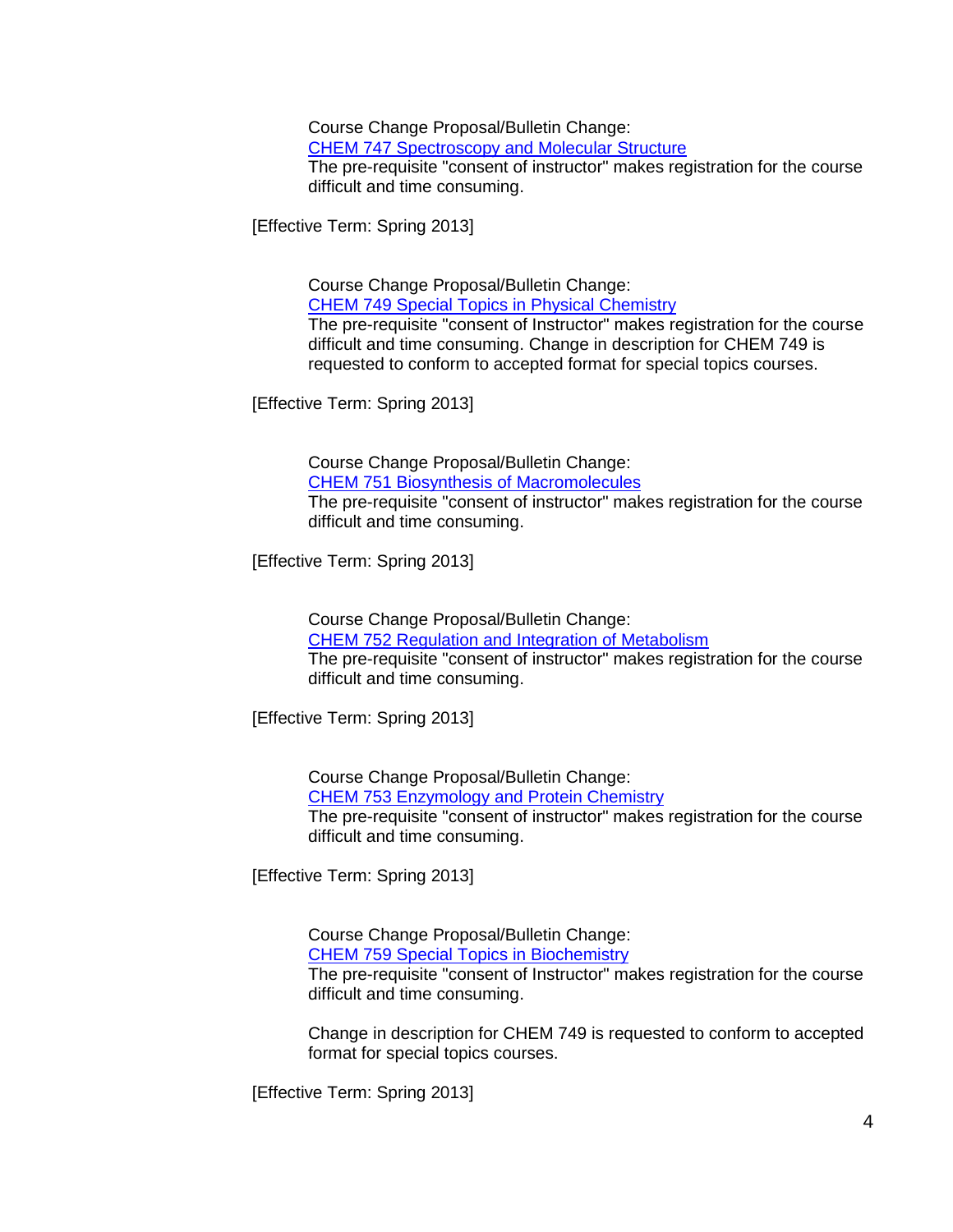#### *Marine Science*

Course Change Proposal/Bulletin Change: [MSCI 752 Marine Biogeochemistry](http://app.gradschool.sc.edu/includes/filedownload-public.asp?location=E:/GMS/GRADCOUNCIL/2012/CCPMSCI752_201241.pdf&file_name=CCPMSCI752_201241.pdf)

The current pre-requisite for MSCI 752: Marine Biogeochemistry that requires consent of instructor to register for the course has been deemed unnecessary by the instructor and Director of the program, as it is a course that has educational appeal to most Marine Science graduate students. Thus, registration for the course does not need to be restricted by instructor permission.

[Effective Term: Spring 2013]

Course Change Proposal/Bulletin Change: [MSCI/GEOL 784 Geophysical Fluid Dynamics](http://app.gradschool.sc.edu/includes/filedownload-public.asp?location=E:/GMS/GRADCOUNCIL/2012/CCPMSCIGEOL784_201241_Redacted.pdf&file_name=CCPMSCIGEOL784_201241_Redacted.pdf)

This bulletin change is simply to correct a typographical error in a crosslisted course. The bulletin listing for Geophysical Fluid Dynamics includes ENGR 360 as a prerequisite ; that course was renamed to ECIV 360 some time ago, but the change was not carried over to the course listings for GEOL 784 and MSCI 784.

[Effective Term: Spring 2013]

## *Physics & Astronomy*

New Course Proposal:

PHYS 751 The [Physics of Radiation Therapy](http://app.gradschool.sc.edu/includes/filedownload-public.asp?location=E:/GMS/GRADCOUNCIL/2011/NCPPHYS751_201211.pdf&file_name=NCPPHYS751_201211.pdf)

This course provides a breadth of topics beyond the core requirements for graduate students. The topics are relevant to the role of radiological physics in medical, industrial, and societal settings.

[Effective Term: Fall 2012]

New Course Proposal:

PHYS 752 Health Physics- [Radiation and Nuclear Physics](http://app.gradschool.sc.edu/includes/filedownload-public.asp?location=E:/GMS/GRADCOUNCIL/2011/NCPPHYS752_201211.pdf&file_name=NCPPHYS752_201211.pdf)

This course provides a breadth of topics beyond the core requirements for graduate students. The topics are relevant to the role of radiological physics in medical, industrial, and societal settings.

[Effective Term: Fall 2012]

New Course Proposal:

[PHYS 753 The Physics of Medical Imaging](http://app.gradschool.sc.edu/includes/filedownload-public.asp?location=E:/GMS/GRADCOUNCIL/2011/NCPPHYS753_201211.pdf&file_name=NCPPHYS753_201211.pdf)

This course provides a breadth of topics beyond the core requirements for graduate students. The topics are relevant to the role of radiological physics in medical, industrial, and societal settings.

[Effective Term: Fall 2012]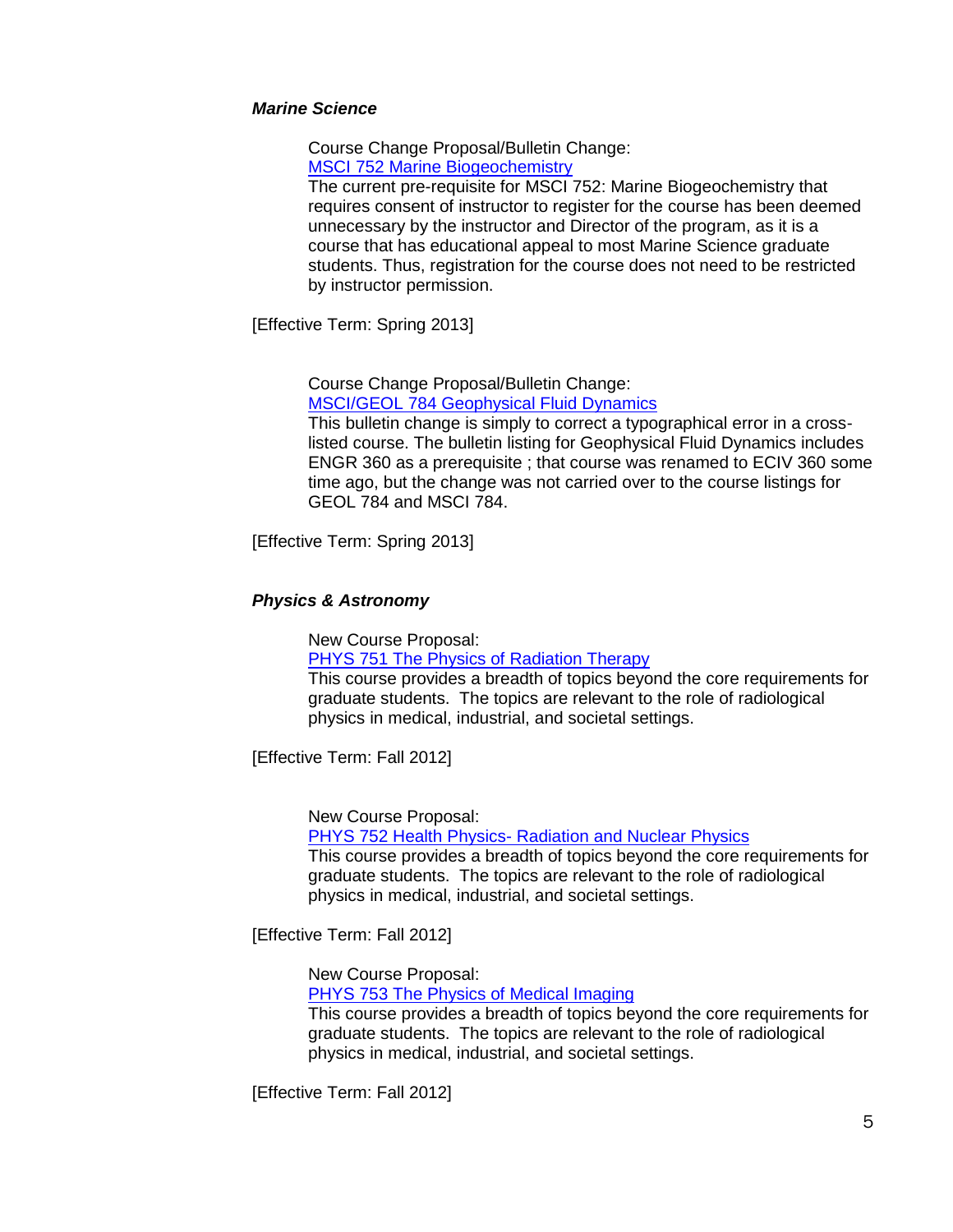#### **COLLEGE OF ENGINEERING AND COMPUTING**

## Academic Program Actions Proposal/Bulletin Change: [Masters of Science -](http://app.gradschool.sc.edu/includes/filedownload-public.asp?location=E:/GMS/GRADCOUNCIL/2012/APASystemDesign_201241_Redacted.pdf&file_name=APASystemDesign_201241_Redacted.pdf) System Design

The planning, design, construction, production or manufacturing, and operation of complex projects and systems requires the input and participation of different engineering disciplines and may involve design and test phases that may span many levels of hierarchy and abstraction. Traditionally and within specific domains, design and test processes at the level of individual components or sub-systems are well-understood and sound methodologies and tools are presently available. However, comprehensive design at the networked system-of-systems or infrastructure level remains largely ad hoc in nature. Far reaching design decisions are made early on with little or no analysis and major flaws are often not discovered until final integration testing or system deployment.

For this purpose, a new field called system design is developing which is inter-disciplinary and focuses on the design and management of complex projects primarily at the design phase, but also over the lifespan of the project. This requires coordination and management of teams, scheduling processes, tools and facilities to optimize costs and resources, to reduce risk and to meet deadlines and schedules and combines knowledge of both technical and human-related activities and interactions. In addition to the technical knowledge and expertise in the related area of specialization, these activities require a multi-disciplinary approach utilizing knowledge of modeling, simulation and visualization, optimization, risk and reliability analysis, design, development, production and operation of physical systems, operations research, etc.

Almost all undergraduate engineering programs in the United States concentrate mainly on the technical subjects in the area of specialization. However, the topics listed above that are necessary for system design are usually not covered in typical undergraduate curriculum. Thus, a significant number of engineers lack suitable training and learn by trialand-error once they are on the job. As expected, this could have disastrous consequences for the project. Several educational institutions in the United States have already started to offer an MS degree in Systems Engineering in recent years.

No other institution in South Carolina offers a program for engineers and technical personnel that leads to a Master's of Science degree in System Design - we note a recent graduate certificate program in Systems Engineering at Clemson and a Master's of Engineering in Systems Engineering starting Fall 2012. Our proposed MS program has a significantly different focus than that of Clemson's ME program, as discussed in the section on duplication of programs.

The proposed program is planned to fill this gap to produce necessary, qualified manpower for the economic development of the state and is distinct and complementary to other existing programs. It will build upon existing expertise in the College of Engineering and Computing and fit in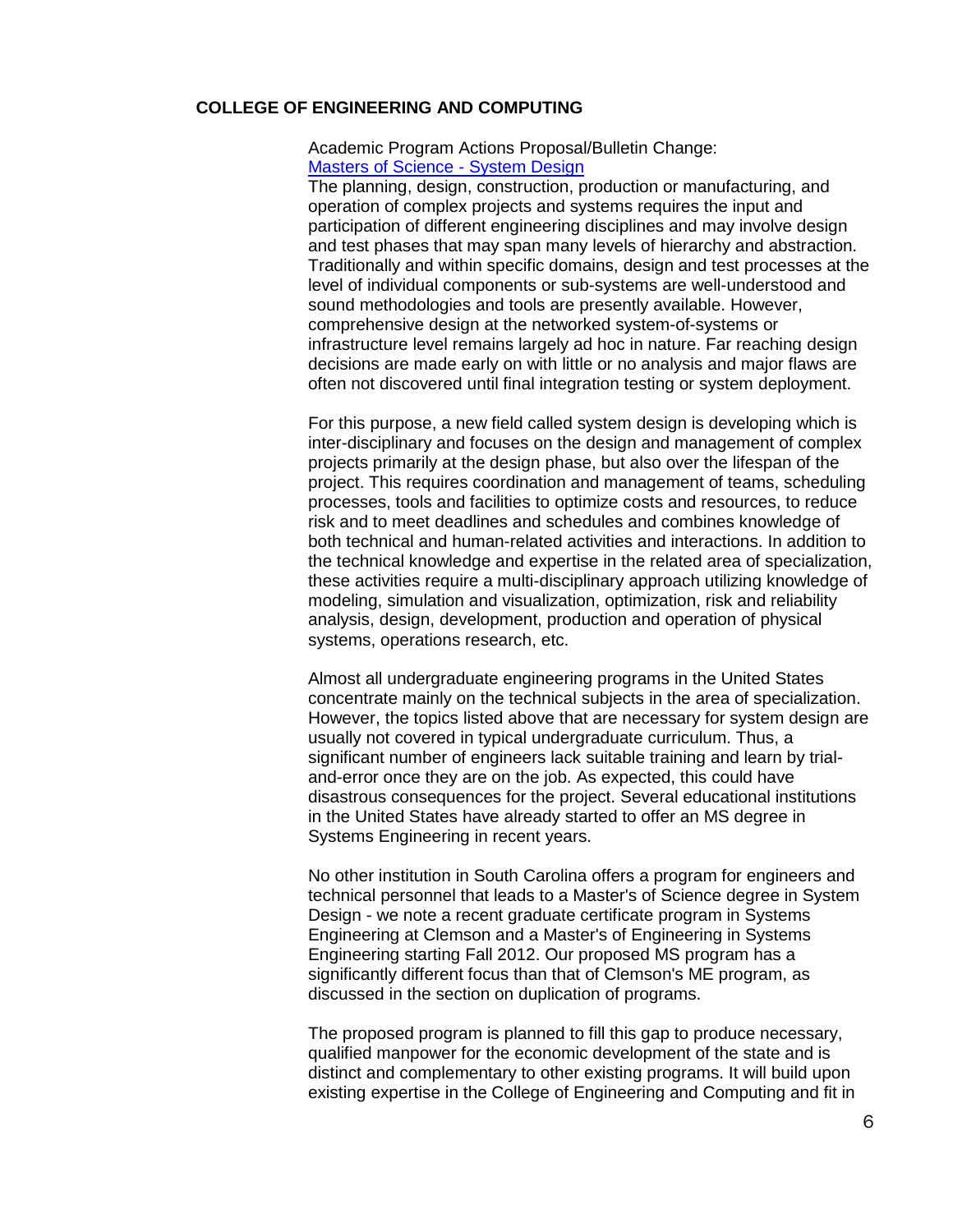with the strategic direction of the college and university. The output of the program would benefit a range of industries already in the State of South Carolina including defense organizations (communications, weapon systems), power generation and control (including nuclear power stations, grid control), manufacturing systems, automotive and aerospace. An excellent example of the benefits of such a program is to reduce flaws in the design of software and hardware systems used in computer hardware/software design and communication severely reducing the impact of cyber attacks the affects of viruses. Ideally, this will be offered as an executive program but will emphasize a distance education format nationally and internationally.

[Effective Term: Fall 2013]

11. **Report of the Humanities, Social Sciences, Education, and Related Professional Programs Committee** (J. Daniel Jenkins)

## **COLLEGE OF ARTS AND SCIENCES** *Sociology*

Academic Program Actions Proposal/Bulletin Change: [Sociology MA](http://app.gradschool.sc.edu/includes/filedownload-public.asp?location=E:/GMS/GRADCOUNCIL/2012/APASOCMA_201241_Redacted.pdf&file_name=APASOCMA_201241_Redacted.pdf)

SOCY 702 is a pro-seminar introduced into the Sociology graduate curriculum in 2004. The course has proved to be ineffective in achieving its intended goals and in some cases may have been counterproductive. The Sociology program no longer offers the course, and wishes to discontinue it as a requirement for the MA degree.

[Effective Term: Fall 2012]

Academic Program Actions Proposal/Bulletin Change: [Sociology PhD](http://app.gradschool.sc.edu/includes/filedownload-public.asp?location=E:/GMS/GRADCOUNCIL/2012/APASOCPHD_201241_Redacted.pdf&file_name=APASOCPHD_201241_Redacted.pdf)

SOCY 702 is a pro-seminar introduced into the Sociology graduate curriculum in 2004. The course has proved to be ineffective in achieving its intended goals and in some cases may have been counterproductive. The Sociology program no longer offers the course, and wishes to discontinue it as a requirement for the PhD degree.

[Effective Term: Fall 2012]

## **COLLEGE OF HOSPITALITY, RETAIL AND SPORT MANAGEMENT** *Sport and Entertainment Management*

Academic Program Actions Proposal/Bulletin Change: [Sport and Entertainment Management](http://app.gradschool.sc.edu/includes/filedownload-public.asp?location=E:/GMS/GRADCOUNCIL/2011/APAHRSP_201241_Redacted.pdf&file_name=APAHRSP_201241_Redacted.pdf) According to the most recent Economic Census, sport and entertainment is a \$189.4 billion industry (US Census Bureau, 2010). In South Carolina,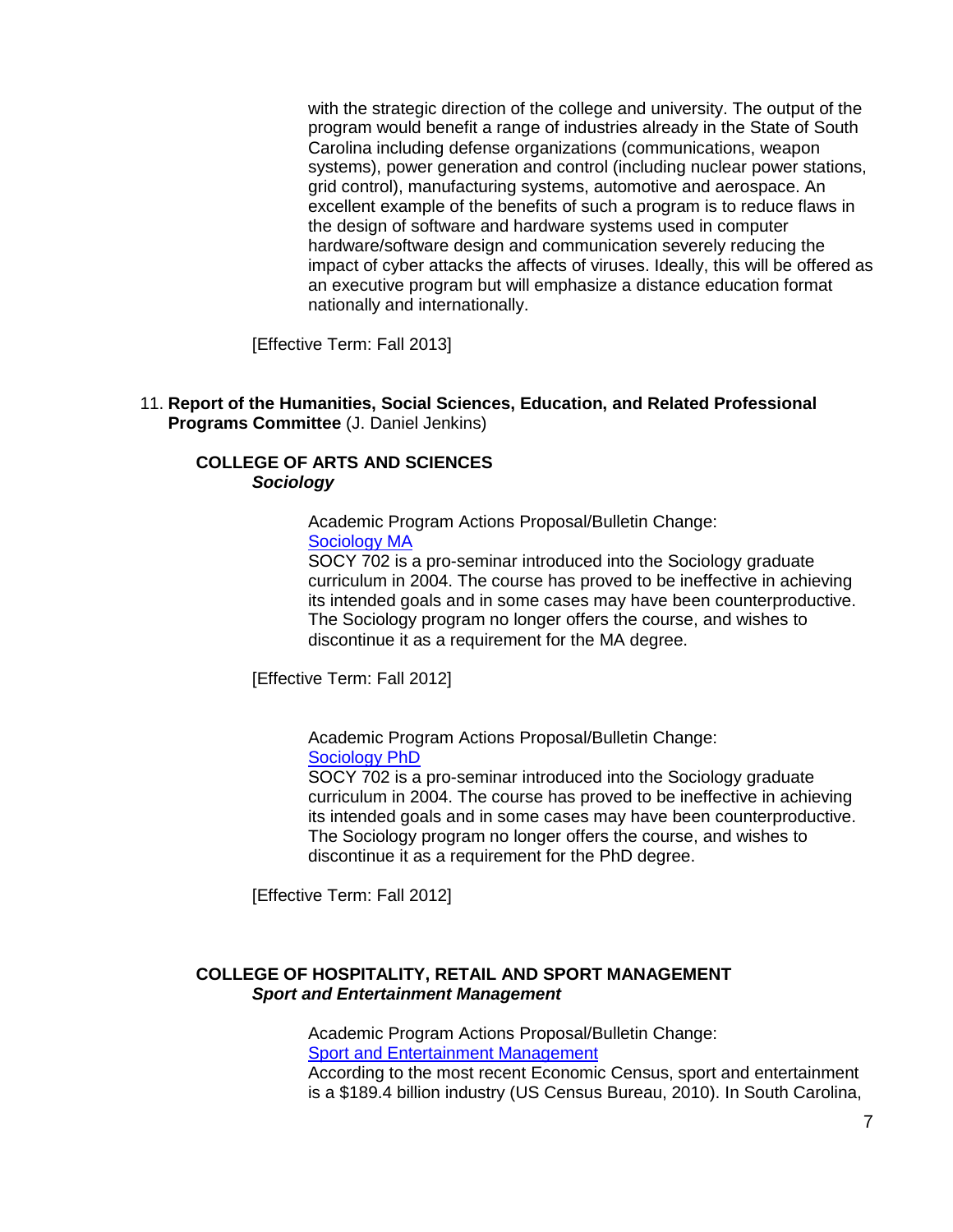the industry generates approximately \$1.4 billion in revenue. The sport and entertainment industry's capacity to spur economic development in South Carolina, the United States, and internationally depends on the creation of a high l'y skilled workforce who understands the challenges and opportunities of the increasingly global and customer-focused nature of this dynamic industry. The Department of Sport and Entertainment Management (SPTE) is well positioned to provide exemplary academic preparation for its students, conduct seminal research, and generate industry-based knowledge that foster a prosperous industry.

The sport and entertainment industry grew 5.94% annually from 2002- 2007 (US Census Bureau, 2010) with subsequent increased demand for academic degrees focused in these areas. The sport and entertainment industry is likely to continue to expand in the future. A direct byproduct of this continued demand for qualified graduates is the increased need for quality sport and entertainment management programs and qualified faculty (Gillentine, Baker & Cuneen, 2011).

The Department of Sport and Entertainment Management's faculty has grown considerably in size as well as academic and industry reputation since its inception in 1987. The current faculty is comprised of 1 Professor, 5 Associate Professors, 3 Assistant Professors, 1 Senior Instructor, and 3 Instructors. Three additional tenure-track faculty members, including a Professor, are anticipated to join the SPTE department during the 2012- 2014 academic years. The faculty includes established researchers in their respective sub-disciplines. In addition to high research productivity, the faculty is committed to innovative instruction. The dual focus on research and teaching will prove to be a beneficial mentorship model for Ph.D. students.

The Department of Sport and Entertainment Management currently offers the Bachelors of Science and Masters of Science degrees. The Department has approximately 601 undergraduate majors, 427 minors, and 53 graduate students, and is considered by peers to be among the best programs in the country. The Department is unique in higher education with a comprehensive sport and entertainment business curriculum. It has successfully developed multiple sport and entertainment industry partnerships.

The introduction of the Ph.D. in **Sport and Entertainment Management** (the "Program") represents the logical next step in the fulfillment of the College's mission and Department's goals, which include national and international recognition as one of the leading graduate programs in the field, as well as encouragement and promotion of a high level of scholarly activity among Department faculty. Students will be given the opportunity to generate industry specific knowledge through exposure to and participation in the academic research with a discipline-specific application. Subsequently, as professors, they will be equipped to disseminate such knowledge to the public and other industry stakeholders. Because of the SPTE department's unique focus on both sport and entertainment management (as opposed to only sport management),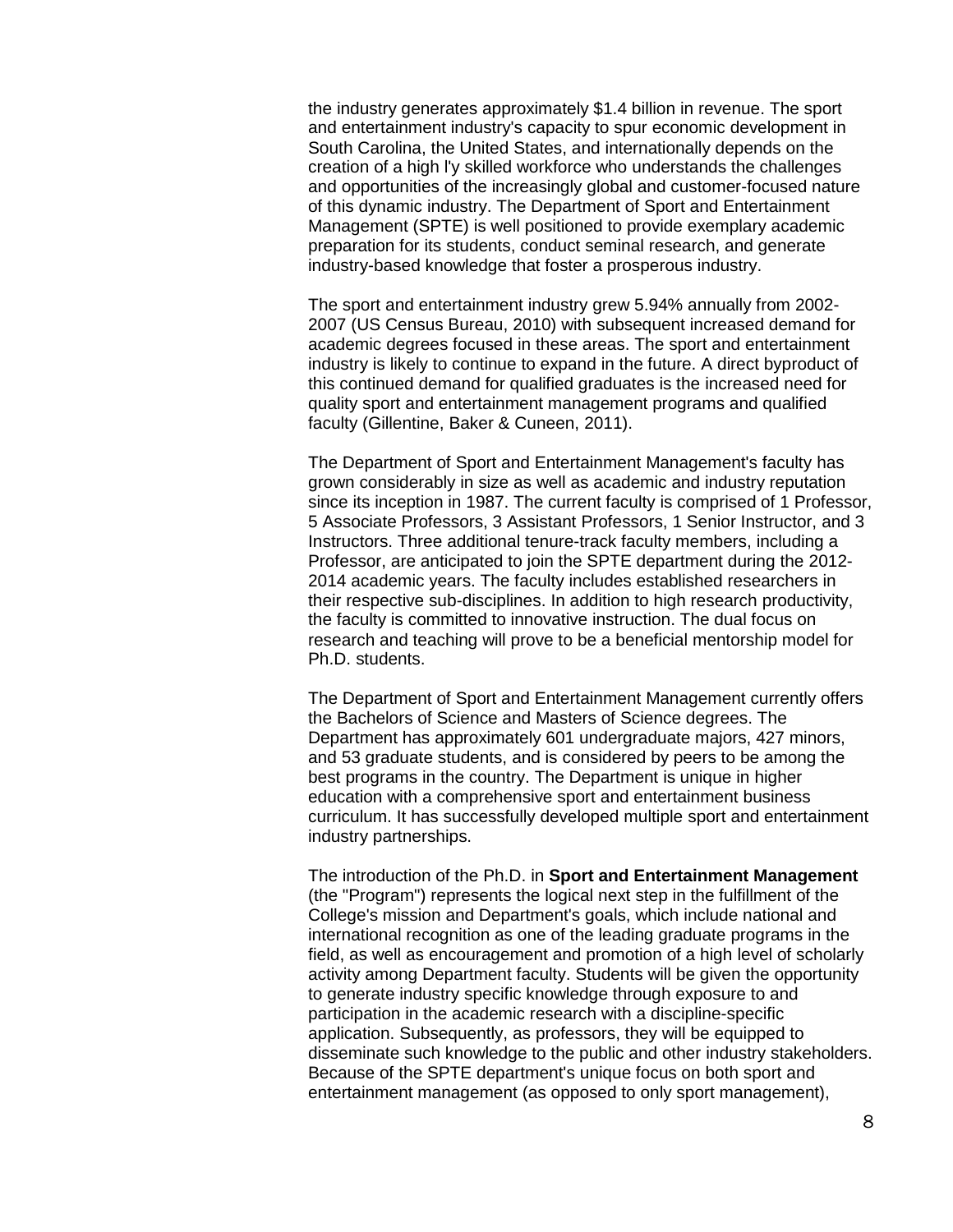students will develop a distinct and more holistic understanding of both sport management and entertainment management and be better positioned in the academic job market in that the breadth of their training should make them qualified for either sport-specific or entertainmentspecific positions within those programs. Furthermore, as more programs incorporate entertainment management, the relative value of our graduates will increase as one of the few doctoral programs with a more holistic view of this curriculum content. Grounded in the notion that the aim of all learning is practical efficacy, the program will be designed with a strong emphasis on preparing candidates to conduct both theoretical and applied research within the broadening domain of sport and entertainment. In addition, a primary goal of the program will be to equip candidates with the skills to be effective teachers and mentors to students, as well as to be a valuable resource for industry professionals.

While academic institutions nationwide are offering an array of undergraduate programs designed to meet the needs of the sport and entertainment industry, there are only 20 doctoral programs in sport management in the United States, none of which have a focus in entertainment management. The proliferation of undergraduate programs around the U.S. and South Carolina necessitates producing additional faculty members with doctoral degrees (There are currently 11 colleges or universities in South Carolina offering a baccalaureate degree in sport management or related major.

[Effective Term: Fall 2013]

New Course Proposal:

[SPTE 801 Seminar in SPTE Management](http://app.gradschool.sc.edu/includes/filedownload-public.asp?location=E:/GMS/GRADCOUNCIL/2011/NCPSPTE801_201241_Redacted.pdf&file_name=NCPSPTE801_201241_Redacted.pdf)

Accreditation standards (COSMA) for the doctoral degree in sport and entertainment management require scholarly activities designed to advance the student substantially beyond the educational accomplishments of a masters-level degree program. While it is acceptable for doctoral students to take some masters-level courses in a doctoral program, a substantial percentage of the required course work should be in courses reserved for doctoral students. The doctoral seminar in sport and entertainment management provides the necessary content to understand advanced management applications in the industry. Furthermore, the seminar format allows for dissemination of advanced knowledge as well as critique and analysis of current and seminal scholarship in the field.

[Effective Term: Fall 2013]

#### New Course Proposal:

#### [SPTE 810 Seminar in SPTE Education](http://app.gradschool.sc.edu/includes/filedownload-public.asp?location=E:/GMS/GRADCOUNCIL/2011/NCPSPTE810_201241_Redacted.pdf&file_name=NCPSPTE810_201241_Redacted.pdf)

Accreditation standards (COSMA) for the doctoral degree in sport and entertainment management require scholarly activities designed to advance the student substantially beyond the educational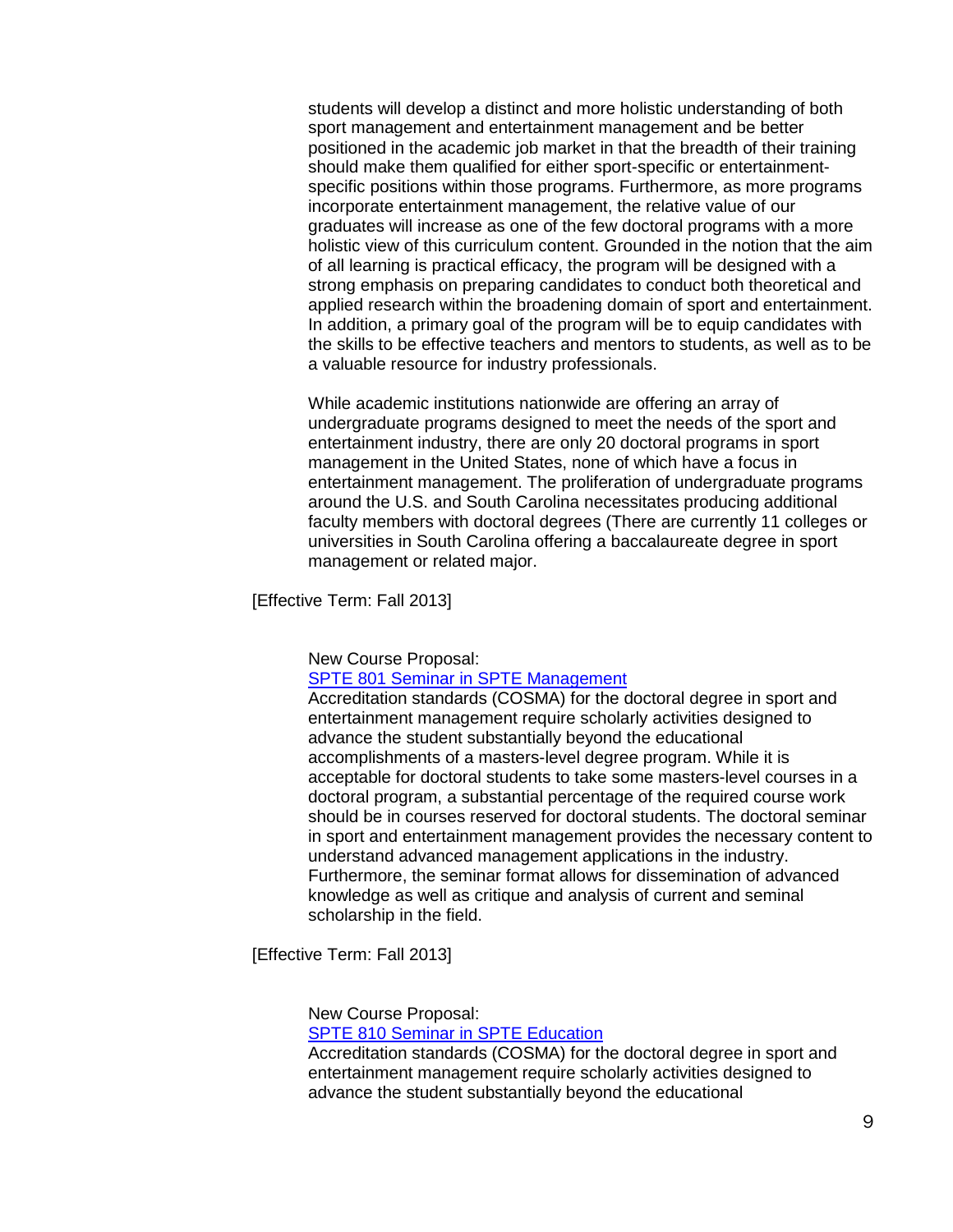accomplishments of a masters-level degree program. While it is acceptable for doctoral students to take some masters-level courses in a doctoral program, a substantial percentage of the required course work should be in courses reserved for doctoral students. The doctoral seminar in sport and entertainment management education provides the necessary content to understand the latest methods utilized in university teaching and higher education. Furthermore, the seminar format allows for dissemination of advanced knowledge as well as critique and analysis of current and seminal scholarship of teaching and learning.

[Effective Term: Fall 2013]

New Course Proposal:

[SPTE 830 Seminar SPTE Law & Risk Mgmt](http://app.gradschool.sc.edu/includes/filedownload-public.asp?location=E:/GMS/GRADCOUNCIL/2011/NCPSPTE830_201241_Redacted.pdf&file_name=NCPSPTE830_201241_Redacted.pdf)

Accreditation standards (COSMA) for the doctoral degree in sport and entertainment management require scholarly activities designed to advance the student substantially beyond the educational accomplishments of a masters-level degree program. While it is acceptable for doctoral students to take some masters-level courses in a doctoral program, a substantial percentage of the required course work should be in courses reserved for doctoral students. The doctoral seminar in sport and entertainment law and risk management provides the necessary content to understand advanced applications of law and risk management in the industry. Furthermore, the seminar format allows for dissemination of advanced knowledge as well as critique and analysis of current and seminal scholarship in the field.

[Effective Term: Fall 2013]

New Course Proposal:

## [SPTE 860 Seminar in SPTE Marketing](http://app.gradschool.sc.edu/includes/filedownload-public.asp?location=E:/GMS/GRADCOUNCIL/2011/NCPSPTE860_201241.pdf&file_name=NCPSPTE860_201241.pdf)

Accreditation standards (COSMA) for the doctoral degree in sport and entertainment management require scholarly activities designed to advance the student substantially beyond the educational accomplishments of a masters-level degree program. While it is acceptable for doctoral students to take some masters-level courses in a doctoral program, a substantial percentage of the required course work should be in courses reserved for doctoral students. The doctoral seminar in sport and entertainment marketing provides the necessary content to understand advanced marketing applications in the industry. Furthermore, the seminar format allows for dissemination of advanced knowledge as well as critique and analysis of current and seminal scholarship in the field.

[Effective Term: Fall 2013]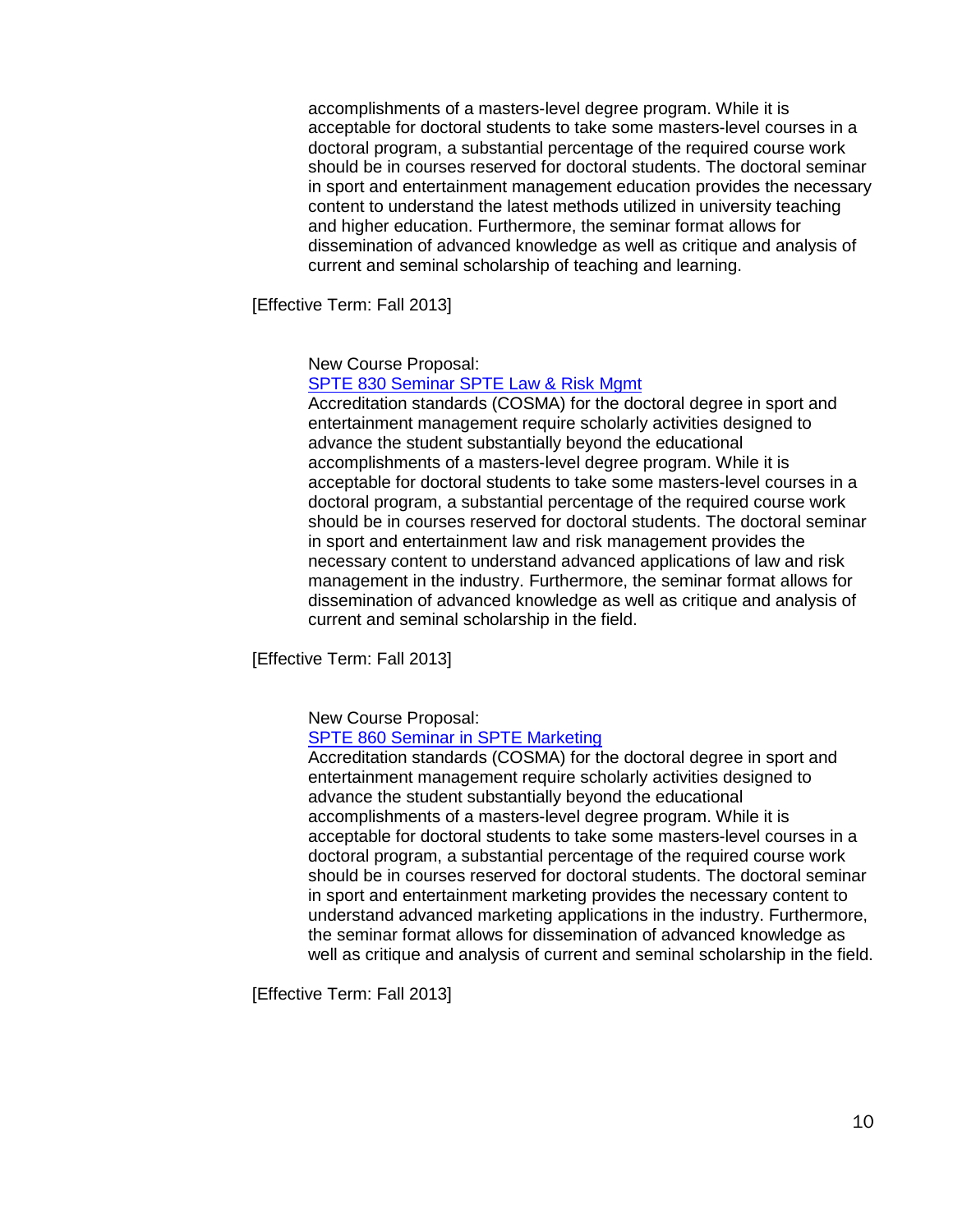## New Course Proposal:

# [SPTE 890 Seminar in SPTE Finance](http://app.gradschool.sc.edu/includes/filedownload-public.asp?location=E:/GMS/GRADCOUNCIL/2011/NCPSPTE890_201241.pdf&file_name=NCPSPTE890_201241.pdf)

Accreditation standards (COSMA) for the doctoral degree in sport and entertainment management require scholarly activities designed to advance the student substantially beyond the educational accomplishments of a masters-level degree program. While it is acceptable for doctoral students to take some masters-level courses in a doctoral program, a substantial percentage of the required course work should be in courses reserved for doctoral students. The doctoral seminar in sport and entertainment finance provides the necessary content to understand advanced financial applications in the industry. Furthermore, the seminar format allows for dissemination of advanced knowledge as well as critique and analysis of current and seminal scholarship in the field.

[Effective Term: Fall 2013]

New Course Proposal:

[SPTE 899 Dissertation Preparation](http://app.gradschool.sc.edu/includes/filedownload-public.asp?location=E:/GMS/GRADCOUNCIL/2011/NCPSPTE899_201241.pdf&file_name=NCPSPTE899_201241.pdf)

Accreditation standards (COSMA) for the doctoral degree in sport and entertainment management require scholarly activities designed to advance the student substantially beyond the educational accomplishments of a masters-level degree program. The dissertation provides the necessary content to meet this standard. Furthermore, the dissertation allows for the creation of advanced knowledge in the field.

[Effective Term: Fall 2013]

# **MOORE SCHOOL OF BUSINESS**

#### Academic Program Actions Proposal/Bulletin Change: [JD/AMBA](http://app.gradschool.sc.edu/includes/filedownload-public.asp?location=E:/GMS/GRADCOUNCIL/2012/APAJDAMBA_201241_Redacted.pdf&file_name=APAJDAMBA_201241_Redacted.pdf)

The Darla Moore School of Business in cooperation with the University of South Carolina School of Law offers a combined degree program that permits a student to obtain the J.D. and Accelerated Master of Business Administration (A.M.B.A.) degrees in approximately three and one-half years. Through the combined program, the total course load may be reduced from that required if the two degrees were earned separately since 9 hours of electives toward the J.D. may be earned in the business administration program, and vice versa.

Students in the AMBA/JD program must take 9 credit hours in the Moore School. An additional 9 credit hours in the School of Law will be used to satisfy the 18 elective credit hours required for the AMBA degree. All of these electives must be included in the AMBA program of study. Students must supply the AMBA office with the letter from the law school registrar stating the Law School's approval of participation in the dual degree.